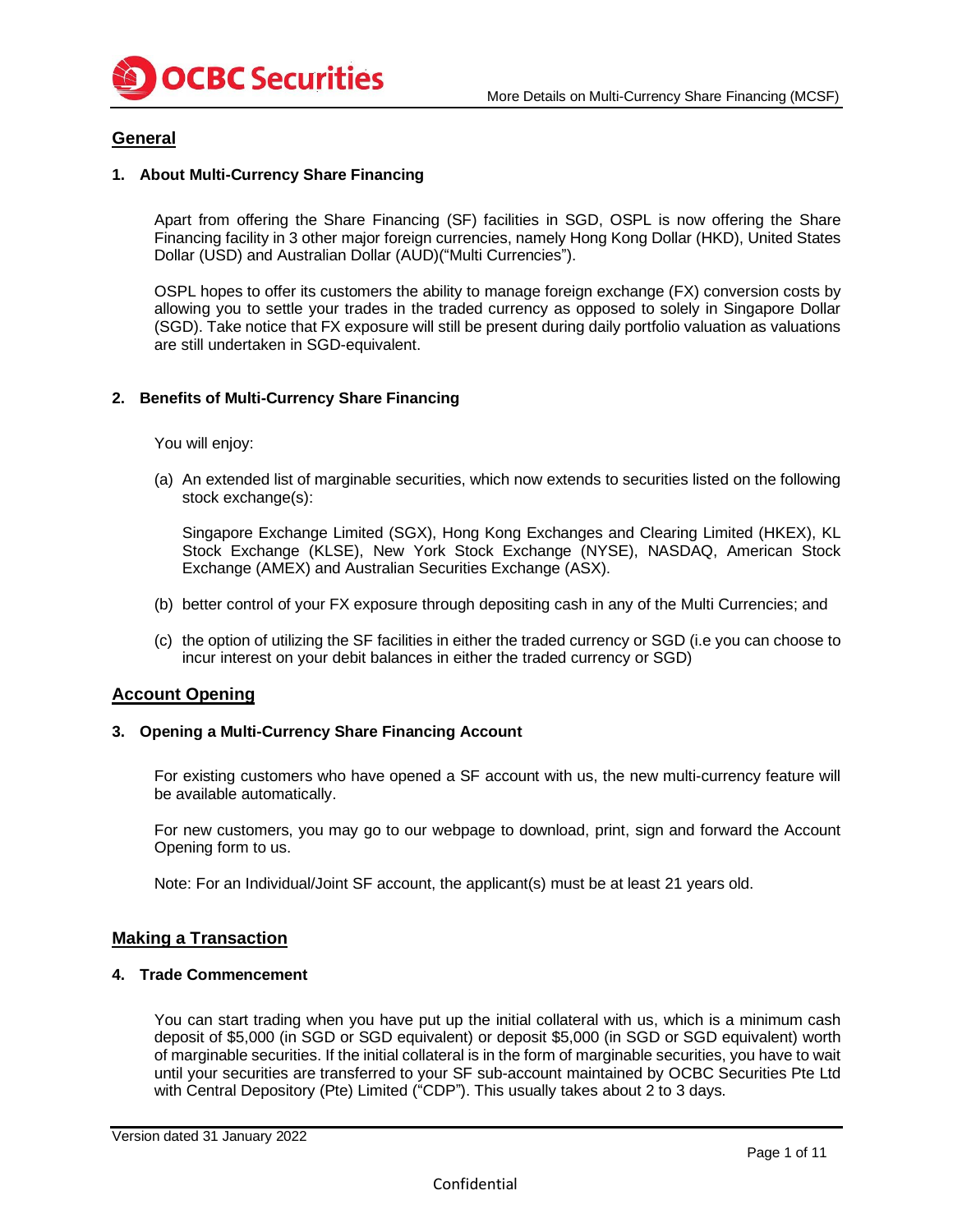

### **5. Trade Settlement Modes**

For foreign currency denominated contracts, you can choose to settle your trades either in the traded currency or SGD.

### **6. Financing Quantum**

| <b>Type of Collateral</b>                                           | <b>Collateral Value</b><br>(S\$ equivalent *) | Available Fund for Purchasing<br>(S\$ equivalent *) | Number of times of<br>Collateral |
|---------------------------------------------------------------------|-----------------------------------------------|-----------------------------------------------------|----------------------------------|
| Cash (in any of the<br>Multi Currencies)                            | 5.000                                         | 17.500                                              | Up to $3.5$                      |
| Marginable Securities<br>(traded in any of the<br>Multi Currencies) | 5.000                                         | 12.500                                              | Up to $2.5$                      |

**\*** Please note that margin valuations of non-SGD denominated types of Collateral will be subject to daily FX rate fluctuations.

### *Cash as Collateral*

#### Scenario 1

A customer who provides cash deposit of US\$5,000 will be able to buy up to US\$17,500 worth of securities.

Assume FX rate : USD|SGD = 1.40

Loan Amount (SGD-equivalent) = Cost of securities purchased - Cash collateral  $= (US$17,500 \times 1.40) - (US$5,000 \times 1.40)$ 

Collateral Value (SGD-equivalent) = US\$17,500 x 1.40

Margin % = Collateral Value / Loan Amount  $=$  (US\$17,500 x 1.4) / (US\$17,500 x 1.4 - US\$5,000 x 1.4) = 140%

Note: Loan Amount is set off by the amount of cash held by OSPL as Collateral.

#### *Marginable Securities as Collateral*

### Scenario 2

A customer who deposits marginable securities valued at HK\$20,000 will be able to buy up to HK\$50,000 worth of securities.

Assume FX rate : HKD|SGD = 0.20.

Loan Amount (SGD-equivalent) =  $HK$50,000 \times 0.2$ 

Collateral Value (SGD-equivalent) = HK\$20,000 x 0.2 + HK\$50,000 x 0.2

 Margin % = Collateral Value / Loan Amount  $=$  (HK\$20,000 x 0.2 + HK\$50,000 x 0.2) / (HK\$50,000 x 0.2) = 140%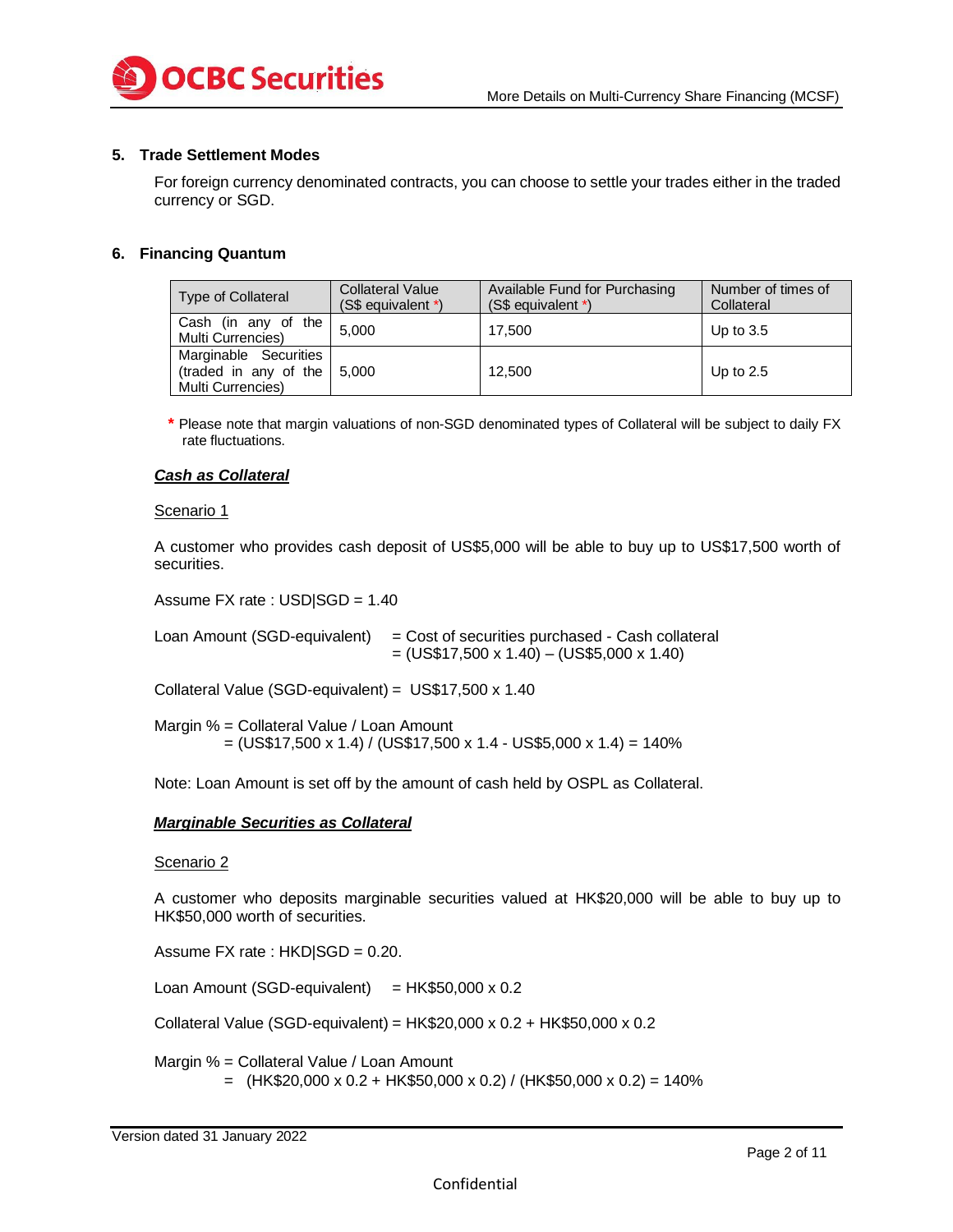

# **7. Marginable Securities**

You can buy almost all counters listed on the Singapore Exchange and selected counters listed on the stock exchange(s) of Malaysia, Hong Kong, United States of America and Australia. In all, you can choose from the widest list of more than 2,500 listed securities.

# **8. Single-Counter Limit ("SCL")**

SF is available for the purchase all securities on our list of marginable securities. However, we do set a limit on the number of securities per counter that we accept for financing purposes. This is known as the Single Counter Limit ("SCL") and the SCL is reviewed from time to time. For example, if the SCL for ABC securities is 100,000 securities and you have bought or deposited 200,000 securities, only the quantity of 100,000 securities will be taken into account when computing the total marginable value of securities in your SF portfolio. This will affect both the quantum of financing available to you as well as margin valuations.

# **9. Price Cap Factor ("PCF")**

Price Cap Factor (PCF) refers to the factor that we apply to ascertain the value of a marginable security. For example, a PCF of 0.7 means that if the last done price of that security is S\$1.00, we will value this stock at only S\$0.70 when we compute the marginable value of that particular marginable security.

### **10. Margin Valuation**

Outstanding Loans and collaterals will be valued in SGD-equivalent for margin valuation purposes.

| Margin % | Collateral Value (SGD-equiv) |
|----------|------------------------------|
|          | Loan Amount (SGD-equiv)      |

ii. Concepts of Single Counter Limit and Price Cap Factor apply.

#### Scenario 3

Mr ABC deposits S\$100,000 in his SF account. He purchases 10,000 Citi shares with contract amount US\$50,000 (USD $|SGD = 1.4\rangle$ ) Customer chose USD as his settlement currency.

Note: Settlement currency determines the loan taken by customer to finance the trade

| Ledger      |                                       |    |                                      |  |
|-------------|---------------------------------------|----|--------------------------------------|--|
| SGD Ledger: | \$100,000                             | СR |                                      |  |
| USD Ledger: | \$50,000                              | DR |                                      |  |
| Loan Amount | $= -\$ \$100,000 + (US\$50,000 x 1.4) |    | $= -$ S\$30,000 (Net Credit Balance) |  |

Customer will be charged interest on the debit balance accrued in the USD-ledger unless customer gives instruction to his Trading Representative to order a currency conversion from his SGD credit balance for an equivalent of US\$50,000.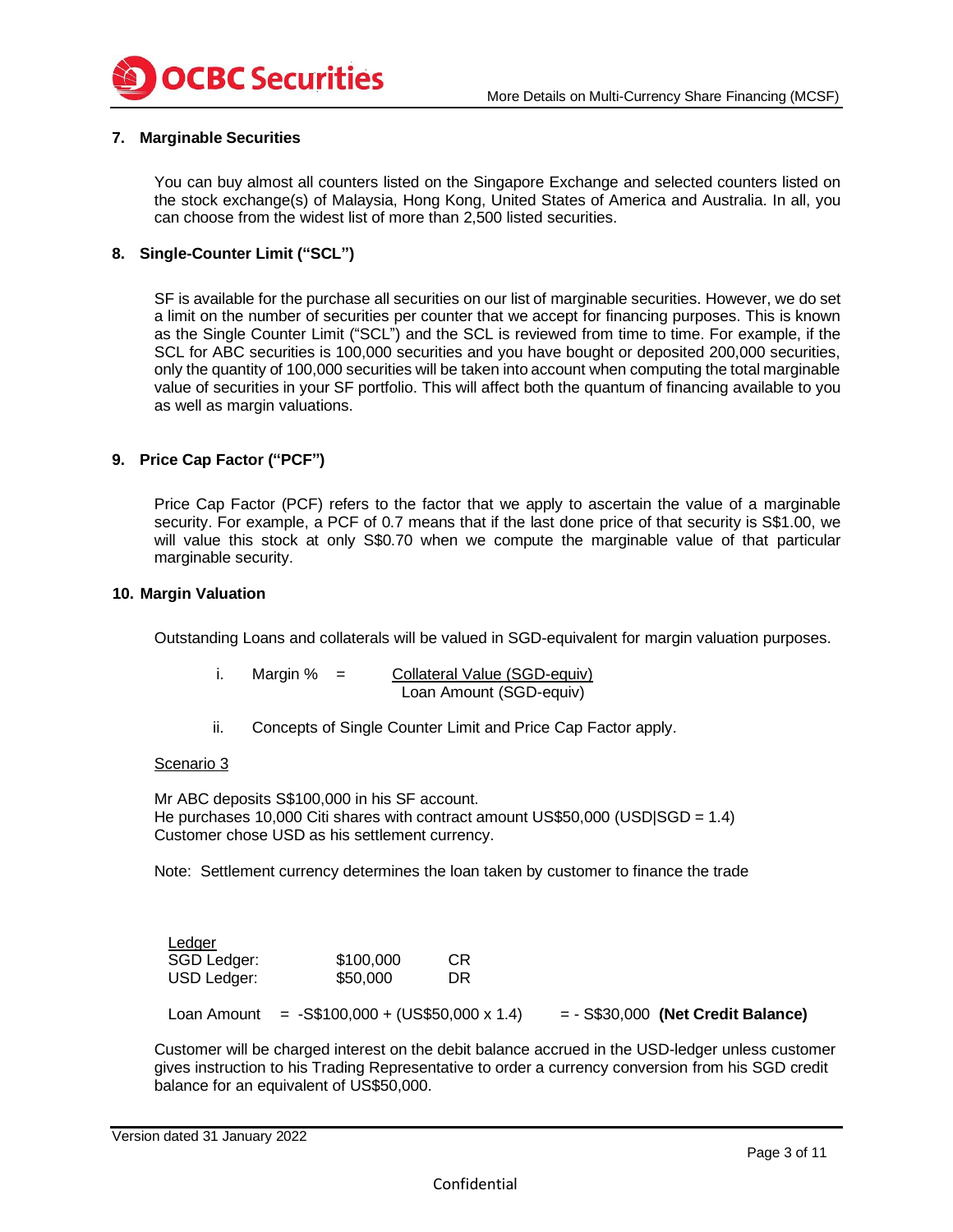

Scenario 4 (A continuation from Scenario 3)

Assuming Mr ABC did not order any currency conversion to offset his USD loan, and on the same day he further purchases 15,000 HSBC shares at HK\$1,425,000(SGD|HKD = 0.191). Customer chose HKD as his settlement currency

| <b>Ledger</b>              |                                                         |                                                                                          |
|----------------------------|---------------------------------------------------------|------------------------------------------------------------------------------------------|
| SGD Ledger:<br>USD Ledger: | \$100,000<br>\$50,000                                   | CR.<br>DR.                                                                               |
| <b>HKD Ledger:</b>         | \$1,425,000                                             | <b>DR</b>                                                                                |
|                            |                                                         |                                                                                          |
|                            |                                                         | Loan Amount = $-$ S\$100,000 + (US\$50,000 x 1.4) + (HK\$1,425,000 x 0.191) = S\$242,175 |
| Collateral Value $=$       |                                                         | $(US$50,000 x 1.4) + (HK$1,425,000 x 0.191) = S$342,175$                                 |
| Margin $% =$               | <b>Collateral Value (SGD-equiv)</b><br>Loan (SGD-equiv) |                                                                                          |

 **=** S\$342,175 / S\$242,175 **= 141.3%**

**Note: Foreign currency exposure is present due to valuation in SGD-equivalent. In reality, the price of the Citi shares and the USD|SGD rate may vary, and they affect valuations as well**.

### **11. Margin Call**

Scenario 5 (A continuation from Scenario 4)

Assume both USD and HKD strengthen against SGD and the value of the Citi and HSBC shares remain unchanged on Day 2:

- $USD|SGD = 1.5$
- $HKD|SGD = 0.2$

Ledger (No change)

| SGD Ledger: | \$100,000   | CR. |
|-------------|-------------|-----|
| USD Ledger: | \$50,000    | DR  |
| HKD Ledger: | \$1,425,000 | DR. |

Loan Amount= -S\$100,000 + (US\$50,000 x 1.5) + (HK\$1,425,000 x 0.2) = S\$260,000 Collateral Value =  $(US$50,000 \times 1.5) + (HK$1,425,000 \times 0.2) = S$360,000$ 

Margin % = Collateral Value (SGD-equiv) = 138.5% **(MARGIN CALL)** Loan (SGD-equiv)

Cash Top  $Up = Loan - (Collateral Value / 1.4) = 260,000 - (360,000 / 1.4)$ 

### **=> Cash Top Up requirement of \$2,858 (SGD-equivalent)**

**Note: Customer is exposed to FX movements on a daily basis. In reality, the price of the Citi shares and the USD|SGD rate may vary, and they affect valuations as well**.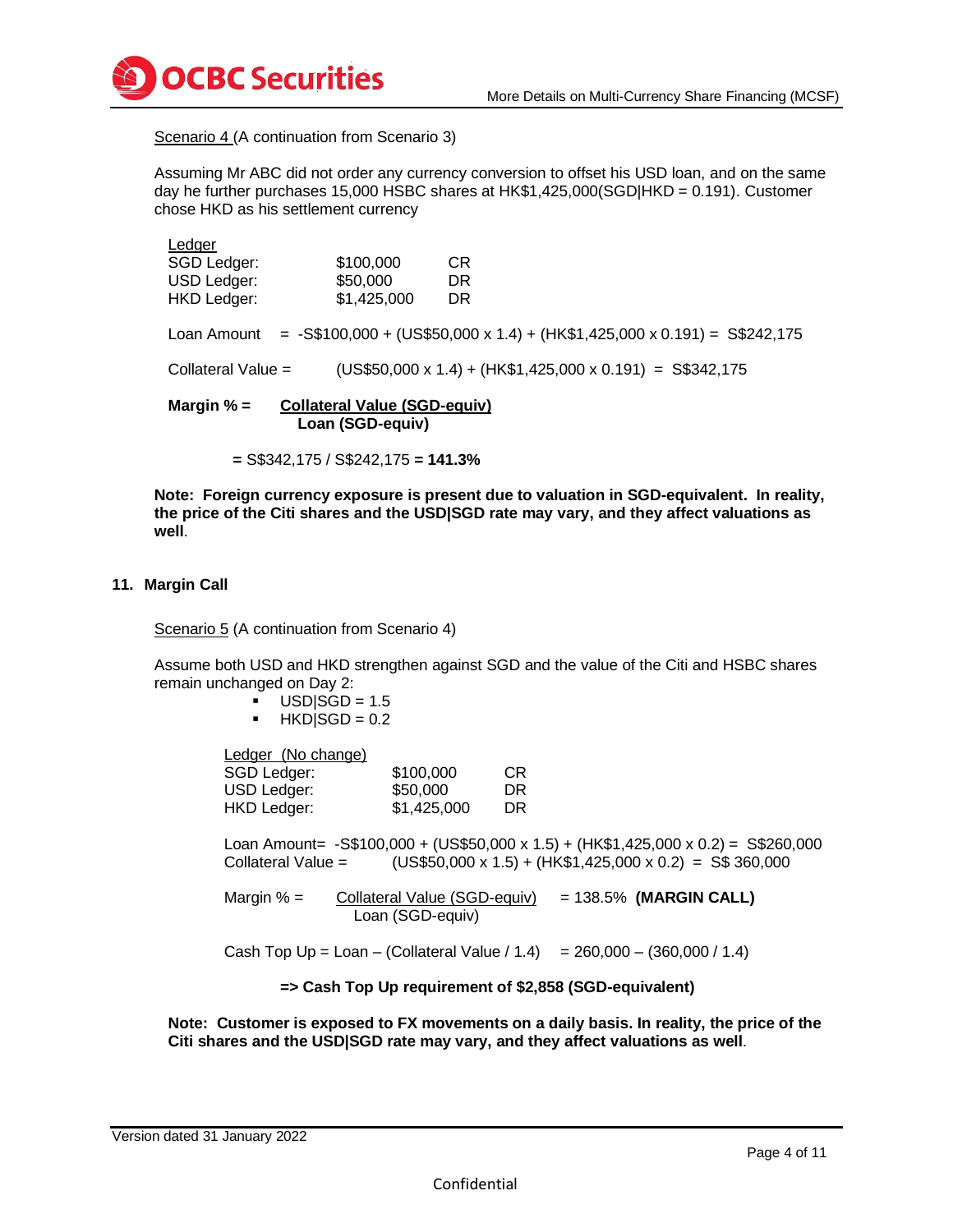

Scenario 6 (A continuation from Scenario 5)

# **Mr ABC elects to fulfill his Margin Call and credit his USD ledger by depositing US\$70,000 within 2 days from the issuance of the Margin Call.**

**Assume no change to the value of the Citi and HSBC shares and** 

 $USDISGD = 1.5$  $HKDISGD = 0.2$ 

| Ledger             |                                                  |           |                                                                                     |
|--------------------|--------------------------------------------------|-----------|-------------------------------------------------------------------------------------|
| SGD Ledger:        | \$100,000                                        | <b>CR</b> |                                                                                     |
| USD Ledger:        | \$20,000                                         | <b>CR</b> |                                                                                     |
| HKD Ledger:        | \$1,425,000                                      | DR.       |                                                                                     |
|                    |                                                  |           | Loan Amount = -S\$100,000 - (US\$20,000 x 1.5) + (HK\$1,425,000 x 0.2) = S\$155,000 |
| Collateral Value = |                                                  |           | $(US$50,000 \times 1.5) + (HK$1,425,000 \times 0.2) = S$360,000$                    |
| Margin $% =$       | Collateral Value (SGD-equiv)<br>Loan (SGD-equiv) |           | $= 232.3\%$ (CALL FULFILLED)                                                        |

### **NOTES:**

**1. Cash deposits in the same currency of the loan will be used to offset the debit balance in that currency ledger automatically.** 

**2. Excess cash balance is retained and reflected as a credit balance in USD ledger.**

**3. Debit balance interest on HKD loan continues to accrue unless customer orders a currency conversion of the credit balance in the USD Ledger through his Trading Representative to offset HKD loan.**

### **12. Margin Call Fulfillment**

Margin Call can be fulfilled in the following manner:

(a) cash top-up in either the currency in which there is a debit balance in the currency ledger or any of the other Multi Currencies; or

(b) by depositing additional marginable securities equivalent to the Margin Call amount

If you choose option (a) as seen in Scenario 6, please note cash top-ups in a particular currency will be automatically credited to the currency ledger of that particular currency to either reduce the debit balance or increase the credit balance in that currency ledger. If you provide cash top-up in a currency other than the currency in which there is a debit balance in the currency ledger, interest on the debit balance will continue to accrue but the Margin Call will be taken to have been satisfied if the cash top-up meets margin valuations in SGD equivalent (as in Scenario 6). If you wish for your cash topup to be credited into a currency ledger different from the currency of your cash top- up, you will have to give instructions to your Trading Representative to order a currency conversion.

#### **Summary table of currencies available for margin top-up**

|                                     | SGD | USD | <b>HKD</b> | AUD |
|-------------------------------------|-----|-----|------------|-----|
| Margin Top-up via TT                |     |     |            |     |
| Margin Top-up via Cheques*          |     |     |            |     |
| Margin Top-up via Cash              |     |     |            |     |
| Security Top-Up                     |     |     |            |     |
| Amount to liquidate                 |     |     |            |     |
| Offset loan in different currency** |     |     |            |     |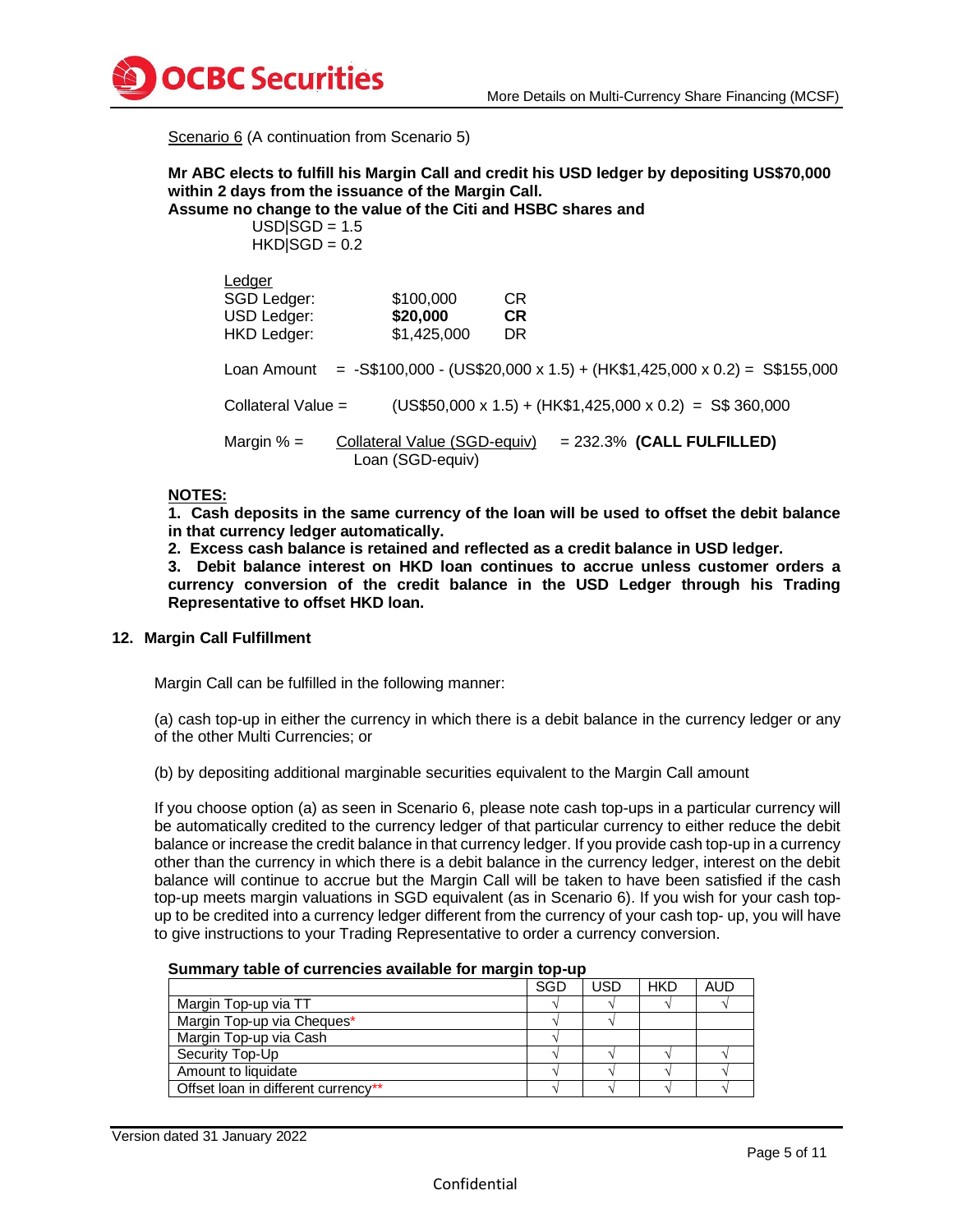

- \* For USD-denominated cheques, only those drawn on Singapore-based banks are acceptable; USD cheques above USD30,000 are not acceptable on 3rd margin call and immediate call.
- \*\* Customers to give instructions to OSPL to offset loans denominated in a different currency. The applicable exchange rate will be the prevailing FX rate at time of instruction.

### **13. Payment Modes**

#### For cash payment mode

Cash payment may be made at our customer service counter. We are located at 18 Church Street #01-00 OCBC Centre South Singapore 049479.

Take notice that only **SGD cash is acceptable**.

#### For cheque payment mode

Cheques must be crossed and made payable to "OCBC Securities Private Limited". Your SF account number and contact details are to be indicated at the back of the cheque.

The cheque may be mailed to us, or, presented at our customer service counter.

Take notice that only **SGD and USD cheques which are drawn on Singapore-based banks are acceptable.**

OSPL accepts USD cheque of up to only USD 30,000 and SGD cheque of up to only SGD 50,000 for immediate calls and from 3rd margin call onwards.

#### For telegraphic transfer (TT) payment mode

Payment may be made by TT. Please contact your Trading Representative or our hotline at 1800 338 8688 for the bank accounts details.

#### For Electronic Payment for Shares ("EPS")

Alternatively, you may prefer to link your designated bank account to the SF account. EPS facilitates the direct debiting of payment (in SGD) from your bank account. You may also choose to make payment for your transactions via the ATMs or internet banking facility of your designated bank.

### **14. Unutilized Funds**

Interest (if any) will be computed on a daily rest basis and credited at the end of the month. Where applicable, we will pay interest at our prevailing interest rate calculated on daily balances. For avoidance of doubt, the prevailing interest rate is determined by us, and subject to change from time to time at our sole and absolute discretion.

# **15. Contra Trading**

Contra is not allowed for transactions via Share Financing Account. You will have to settle your outstanding buy and sell contracts by their respective settlement dates.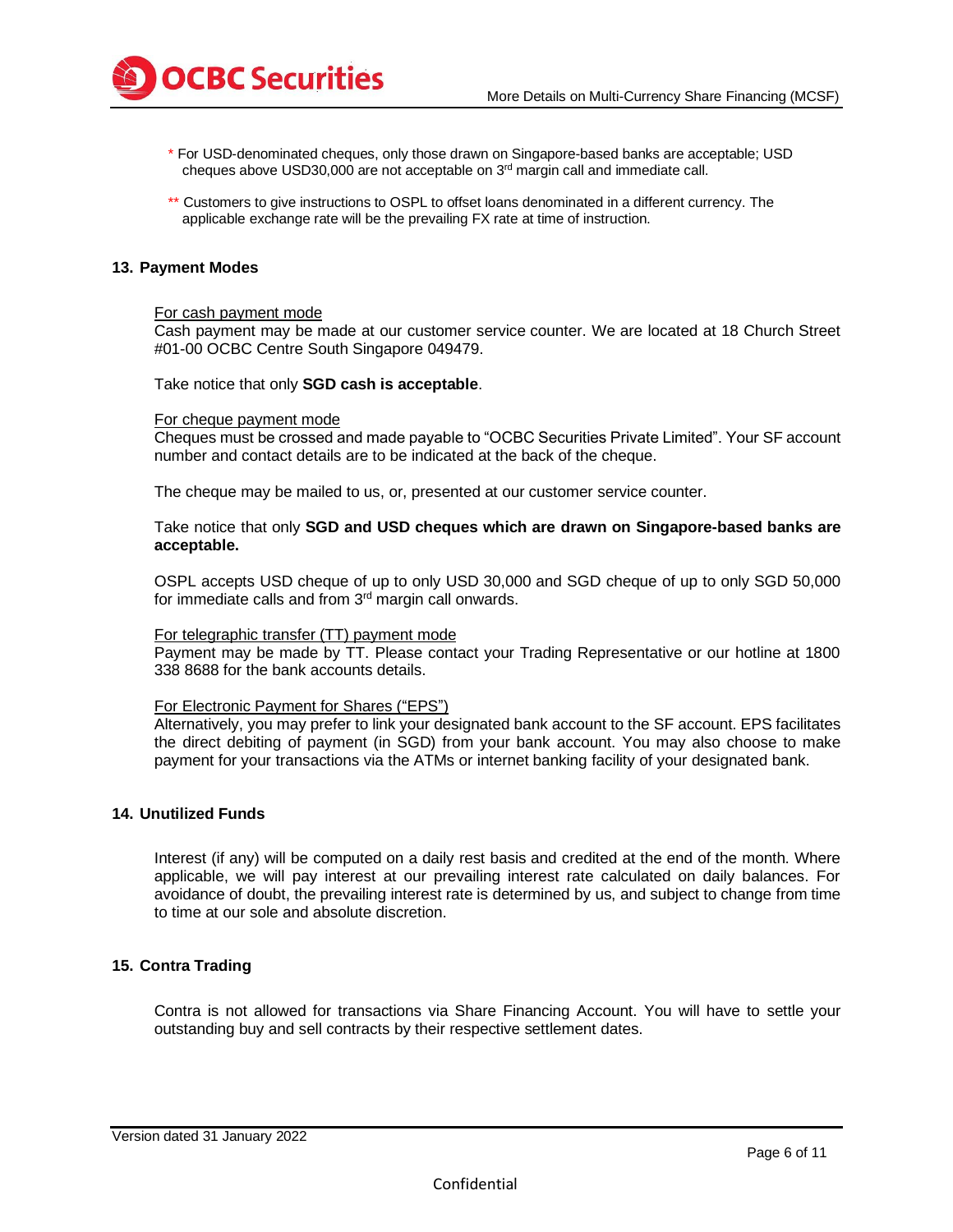

# **16. Utilization of CPF or SRS Funds**

SF account cannot be used to buy and sell any securities under the CPFIS and SRS schemes.

### **17. Custodian Accounts**

Your SF account is linked to a designated sub-account maintained by OSPL with CDP. When you deposit or purchase securities listed in Singapore Exchange under your SF account, it will be held in custody in this sub-account. For securities listed in other foreign stock exchanges, it will be held in custody with an established global custody service provider.

### **18. Corporate Actions**

The proceeds resulting from corporate actions will be paid in the traded currency (SGD, USD, HKD and AUD).

However, if you would like to convert the proceeds into another currency after the payment, you can do so subsequently by informing your Trading Representative.

### **19. Automatic Currency Conversion**

Your securities or credit balances in the various currency ledgers may liquidate or convert to offset your debit balance in a different currency denomination without your instructions or consent when you are not able to meet your Margin Call obligations and OSPL initiates force-selling of your Collaterals on your behalf.

#### **20. Account Withdrawals**

You can withdraw securities or cash from your SF account when:

- Margin % is greater than 140% or such percentage as OSPL may prescribe;

- There is net cash inflow; and

**-** If withdrawal is in currency other than SGD, then withdrawals may only be permitted if there is a credit balance in that particular currency ledger.

### *Securities withdrawal*

Scenario 7 (A continuation from Scenario 6) Assume, no change in the value of the Citi and HSBC shares and

- $USD|SGD = 1.5$
- $\blacksquare$  HKD|SGD = 0.2

Value of securities withdrawal allowed = Collateral Value  $-140\%$  x (Loan Amount)  $=$  S\$360,000 – 140% x (S\$155,000)  $=$  S\$143,000

Hence, Mr ABC can withdraw his securities worth of S\$143,000 equivalent.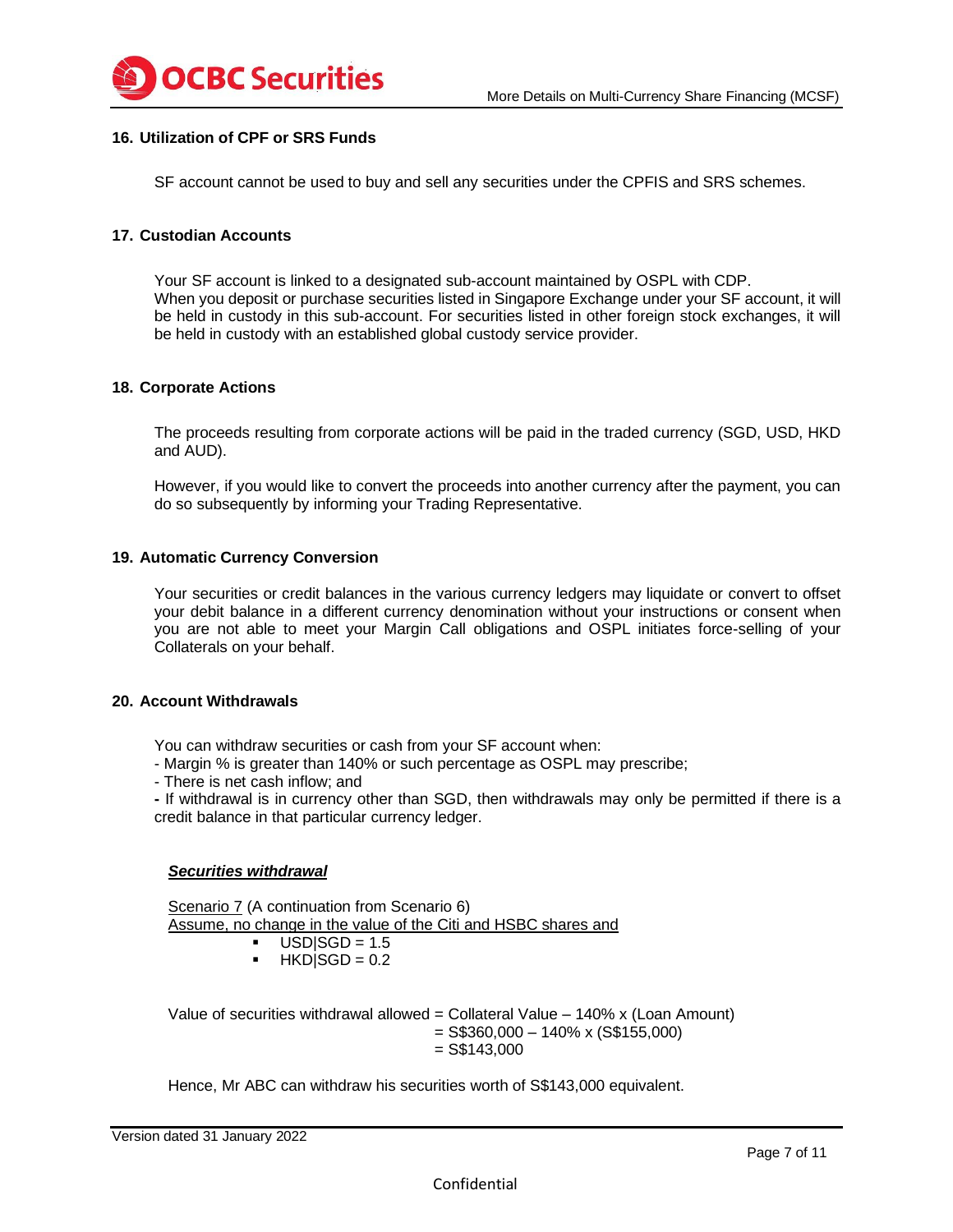

# *Cash withdrawal*

Scenario 8 (A continuation from Scenario 6)

Assume, no change in the value of the Citi and HSBC shares and

$$
USD|SGD = 1.5
$$

 $\blacksquare$  HKD|SGD = 0.2

Cash withdrawal allowed = (Collateral Value / 140%) – Loan Amount  $= ($ S\$360,000 / 140%) – S\$155,000  $=$  S\$102,142.86

If Mr ABC wants the withdrawal to be in USD, (assuming USD $|SGD = 1.45|$ ,

Withdrawal Amount = S\$102,142.86 / 1.45 = US\$ 70,443.35

Mr ABC's SF account must reflect a credit balance of at least US\$ 70,443.35 before withdrawal is approved and disbursed. In the above scenario, Mr ABC can only withdraw up to US\$20,000 in USD since the USD ledger only has a credit balance of US\$20,000.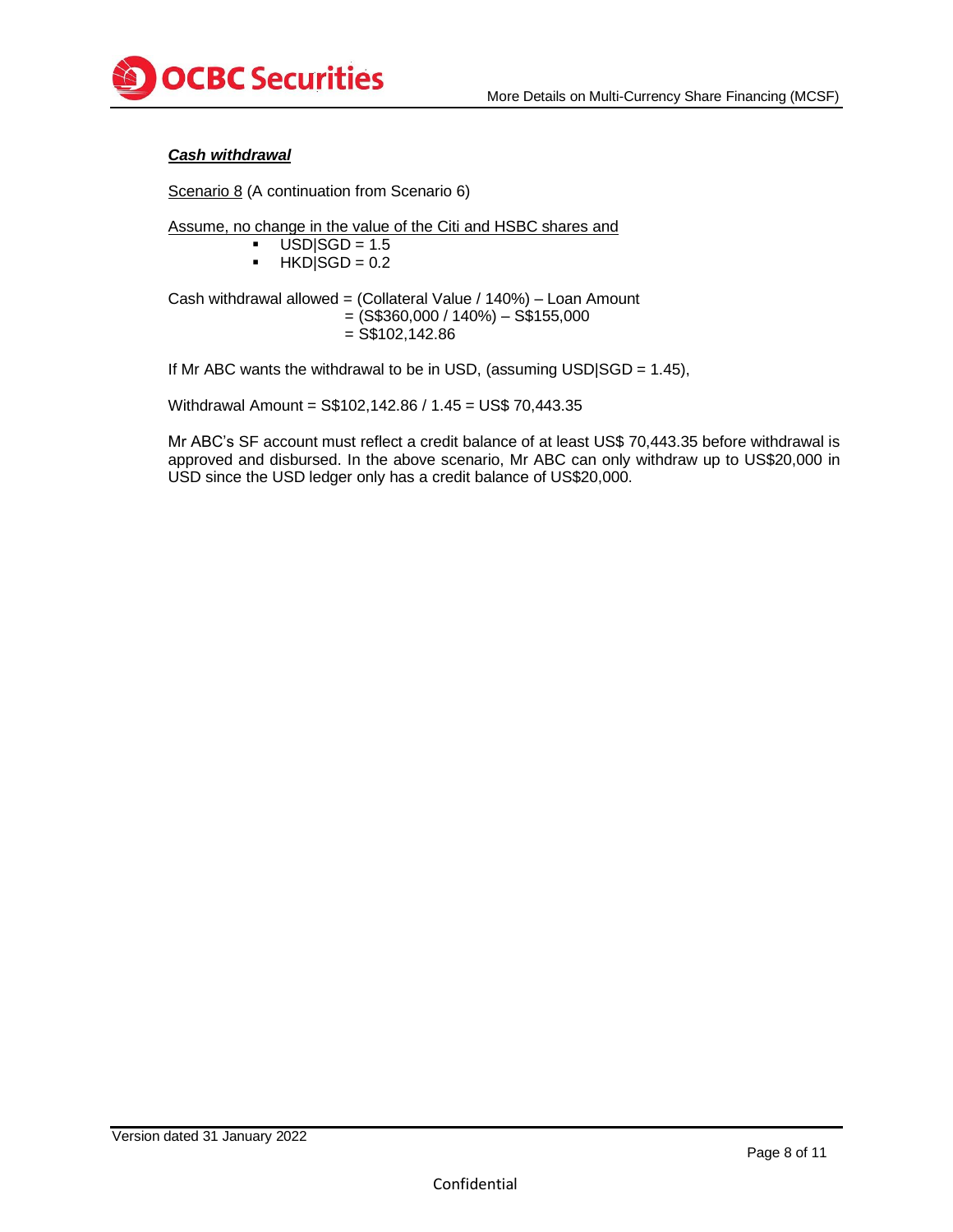

# **Charges & Fees**

# **21. Charges and Fees<sup>1</sup>**

| <b>Description</b>                                                                                 | <b>Charges and Fees</b>                                                                   | <b>Remarks</b>                                                                                                                                                                               |
|----------------------------------------------------------------------------------------------------|-------------------------------------------------------------------------------------------|----------------------------------------------------------------------------------------------------------------------------------------------------------------------------------------------|
| Share Financing Lending Rate<br>(charged on a daily rest basis)                                    | SGD - 6% per annum<br>HKD - 7% per annum<br>$USD - 6.25%$ per annum<br>AUD-8.5% per annum | Rates are subject to periodic<br>adjustments                                                                                                                                                 |
| Deposit of SGX securities as collateral<br>into OSPL                                               | S\$10* per counter                                                                        | Transfer fee is levied by<br>CDP (Note: It is currently<br>borne by OSPL).                                                                                                                   |
| Withdrawal of securities listed in SGX<br>from OSPL into your direct CDP<br>securities account     | S\$10* per counter                                                                        | Transfer fee is levied by<br>CDP.                                                                                                                                                            |
| Withdrawal of securities listed in SGX<br>from OSPL to other DA sub-account                        | S\$10* per 1,000 shares per counter                                                       | Capped at a maximum of<br>S\$100* per counter                                                                                                                                                |
| Withdrawal of securities listed in<br>foreign markets from OSPL to other<br>financial institutions | S\$50* per counter                                                                        |                                                                                                                                                                                              |
| Cash Dividend Processing Fee                                                                       | Waived                                                                                    | All markets                                                                                                                                                                                  |
| <b>CDP Maintenance Fee</b>                                                                         | S\$15* (With Shareholdings)<br>S\$2* (Without Shareholdings)                              | Maintenance fee is levied by<br>CDP quarterly                                                                                                                                                |
|                                                                                                    | S\$2* per counter per month                                                               | Invoiced quarterly in arrears<br>subject to a maximum of<br>S\$200* per quarter (or a<br>maximum of S\$67* per<br>month)                                                                     |
| Foreign Share Custody Fees                                                                         | Fees exemption                                                                            | a) If clients make at least<br>two (2) transactions per<br>month for that particular<br>month.<br>b) If clients make at least six<br>(6) transactions per quarter<br>for the entire quarter. |
| <b>Rights Issue Processing Fee</b>                                                                 | Handling Fees: S\$10*<br>Cashier's Order: S\$5                                            |                                                                                                                                                                                              |

| <b>Description</b>                                                                   | <b>Charges and Fees</b>                                              | <b>Remarks</b> |
|--------------------------------------------------------------------------------------|----------------------------------------------------------------------|----------------|
| Telegraphic Transfer<br>SGD<br>i. to OCBC Bank<br>ii. to 3 <sup>rd</sup> party banks | i. No charge<br>ii. S\$20                                            |                |
| USD/HKD/AUD<br>iii. to OCBC Bank<br>iv. to 3 <sup>rd</sup> party banks               | iii. No charge<br>iv. USD - US\$30<br>$HKD - HK$240$<br>$AUD - A$35$ |                |

\*Fees and Charges are exclusive of prevailing GST and subject to changes.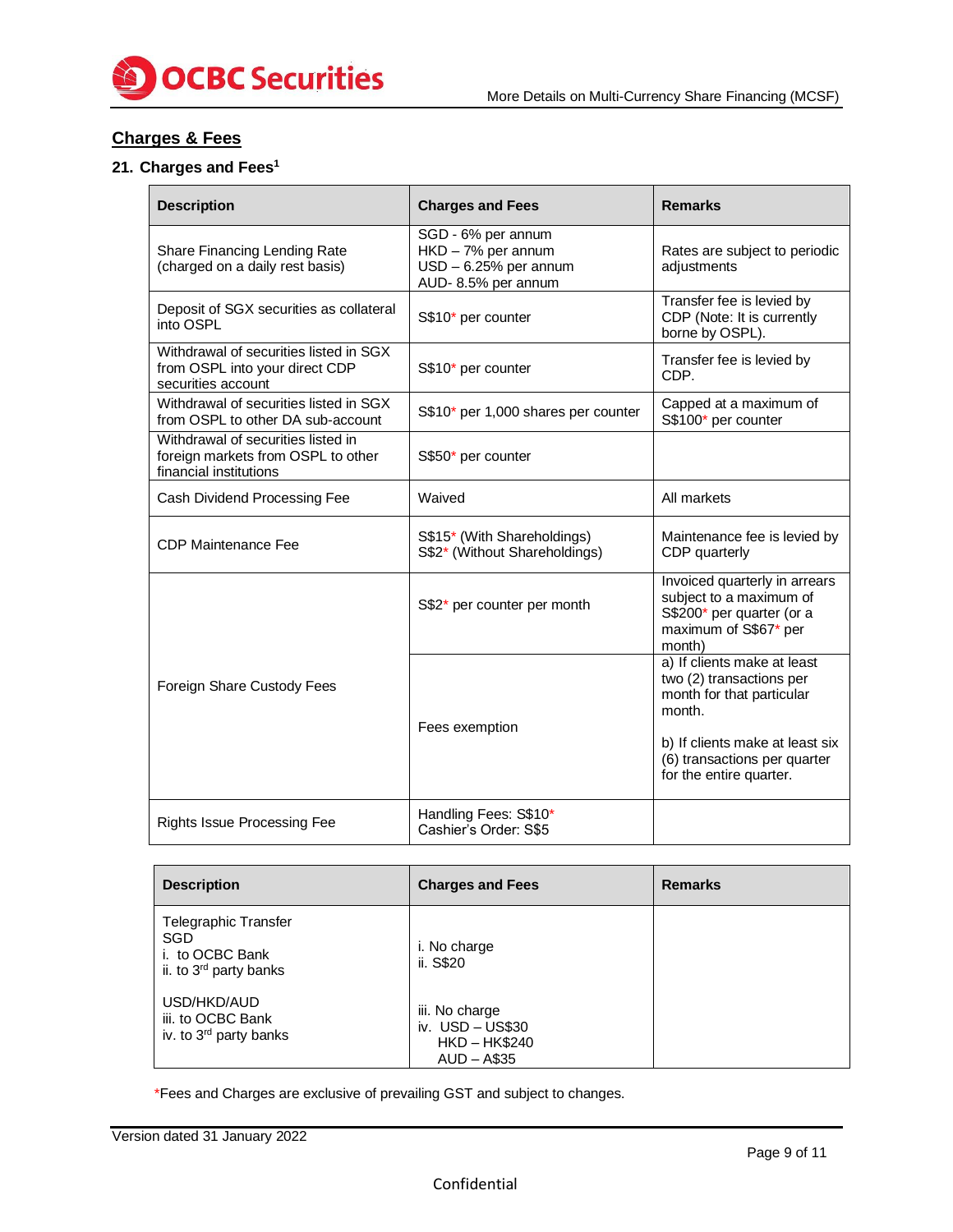

# **22. Brokerage Rates<sup>1</sup>**

# **Singapore SGX<sup>2</sup>**

| Securities Trading in SGD | <b>Broker Assisted</b> | Internet      | <b>Other Transaction Charges</b>     |
|---------------------------|------------------------|---------------|--------------------------------------|
| Minimum Commission        | SGD 40                 | <b>SGD 25</b> | Clearing Fee (CDP imposed): 0.0325%* |
|                           |                        |               |                                      |
| <b>Transaction Value</b>  |                        |               | SGX Access Fee: 0.0075%              |
| $\le$ SGD 50,000          | 0.275%                 | 0.275%        |                                      |
| SGD 50,001 - SGD          | 0.275%                 | 0.22%         |                                      |
| 100,000                   |                        |               |                                      |
| >SGD 100,000              | 0.20%                  | 0.18%         |                                      |

**\*** Except for trading in:

- Clearing fees for structured warrants is 0.004% of contract value, from 5 January 2015

- ADRs

(Refer to our webpage for more information)

#### **Other markets<sup>2</sup>**

Charges applicable to OSPL Securities Trading Account shall apply.

<sup>1</sup> We reserve our rights to vary the commissions, fees, costs and charges at any time or from time to time. **<sup>2</sup>** Charges are exclusive of prevailing Goods & Services Tax ("GST"). The current GST is at 7%.

# **Account Maintenance**

### **23. Statements**

You will receive a monthly statement of account detailing your securities transactions, your balance and interest earned (if any) or due from you in the respective Multi Currencies. In addition, you will receive a margin valuation report setting out the number of securities held under your Share Financing account and your margin position for that day.